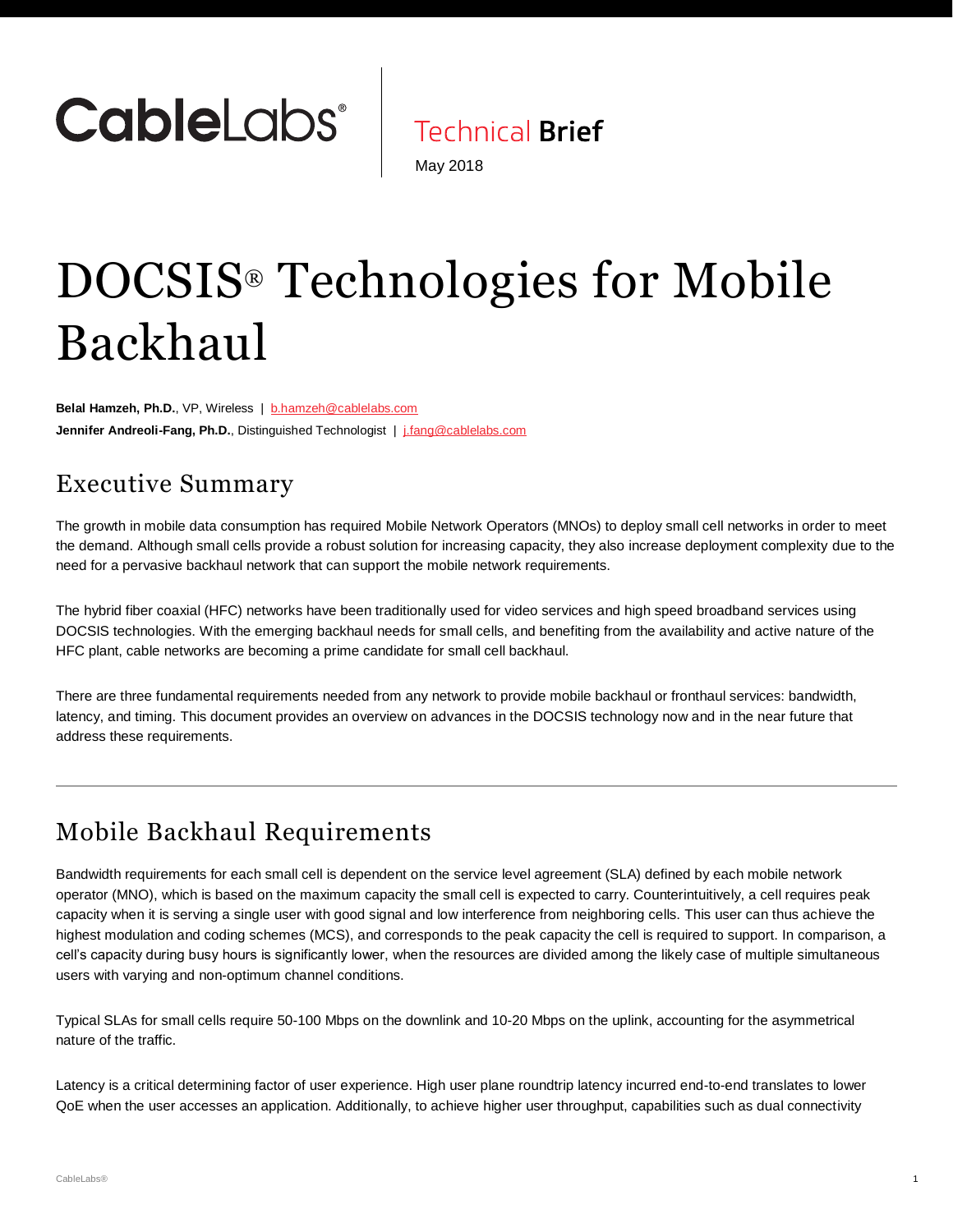require low user plane and control plane latency. While these numbers are vendor-dependent, they may range from 5 to 15 to 20 ms on the air interface.

To increase capacity for cell edge users, advanced interference coordination techniques are needed to coordinate the transmissions of neighboring cells. Low control plane latency is critical to ensure the effectiveness of the techniques. In [Table](#page-1-0) 1, we list several LTE-A techniques with their corresponding latency requirements.

<span id="page-1-0"></span>Since LTE is a synchronous technology, the cells need to be frequency synchronized for LTE FDD and phase synchronized for LTE TDD. [Table](#page-1-0) 1 summarizes synchronization and latency requirements.

|                | <b>Frequency Sync</b>                                                       | <b>Phase Sync</b>                                                                                                                                        | Latency            |
|----------------|-----------------------------------------------------------------------------|----------------------------------------------------------------------------------------------------------------------------------------------------------|--------------------|
| <b>LTE FDD</b> | $± 50$ ppb                                                                  |                                                                                                                                                          | User plane, varies |
| <b>LTE TDD</b> | $\pm 50$ ppb (wide area)<br>$±100$ ppb (local area)<br>$\pm 250$ ppb (home) | 10 $\mu$ s (wide: cell radius > 3 km)<br>3 µs (local: cell radius <3km)<br>1.33 $\mu$ s + Tprop (home eNB radius > 500m)<br>3 µs (home eNB radius <500m) | User plane, varies |
| <b>CoMP</b>    |                                                                             | $± 1.5 \,\mu s$                                                                                                                                          | $< 5$ ms           |
| elCIC          | ٠                                                                           | $± 1.5 - 5 \,\mu s$                                                                                                                                      | $< 5$ ms           |
| 5G TDD         | $\pm$ 50 ppb (wide area)<br>$±100$ ppb (local area)                         | $\leq \pm 1.5$ µs                                                                                                                                        | User plane, varies |

#### *Table 1: Mobile Backhaul Requirements for Synchronization and Latency*

### DOCSIS Network Capacity

In a DOCSIS-based broadband network, the overall network capacity and the number of active CMs connected to the network define what service tiers can be offered by the network, subsequently determining the upper bound on the SLAs and the user experience the mobile network can deliver to the end user.

Network capacity is a function of the deployed DOCSIS technology and the amount of spectrum allocated to DOCSIS channels. The number of active CMs connected to the network is defined by the subscriber attach rate and the number of households spanned by a leg of the HFC network.

#### **Downstream Capacity**

**DOCSIS 3.0**: DOCSIS 3.0 technology implements Single Carrier Quadrature Amplitude Modulation (SC-QAM) on downstream (DS) channels, supporting both 64-QAM and 256-QAM modulation orders. Today, 256-QAM is the modulation order deployed on DOCSIS 3.0 DS channels, delivering a throughput of approximately 42.88 Mbps of PHY rate per 6 MHz channel. The DOCSIS 3.0 specifications defines 762 MHz (108 MHz to 870 MHz) of usable DS spectrum for DOCSIS 3.0 channels thus enabling a potential network capacity in excess of 5 Gbps. With the latest cable modems (CMs) supporting 32 SC-QAM channels (192 MHz of used spectrum), link rates in excess of 1.2 Gbps are achievable to a CM.

**DOCSIS 3.1**: The development of DOCSIS 3.1 technology delivers higher spectral efficiencies and also significantly increased the available spectrum for DOCSIS channels. The use of OFDM modulation, advanced Forward Error Correction techniques and higher modulation orders such as 4096-QAM significantly increases the spectral efficiency of DOCSIS networks. Field testing has shown that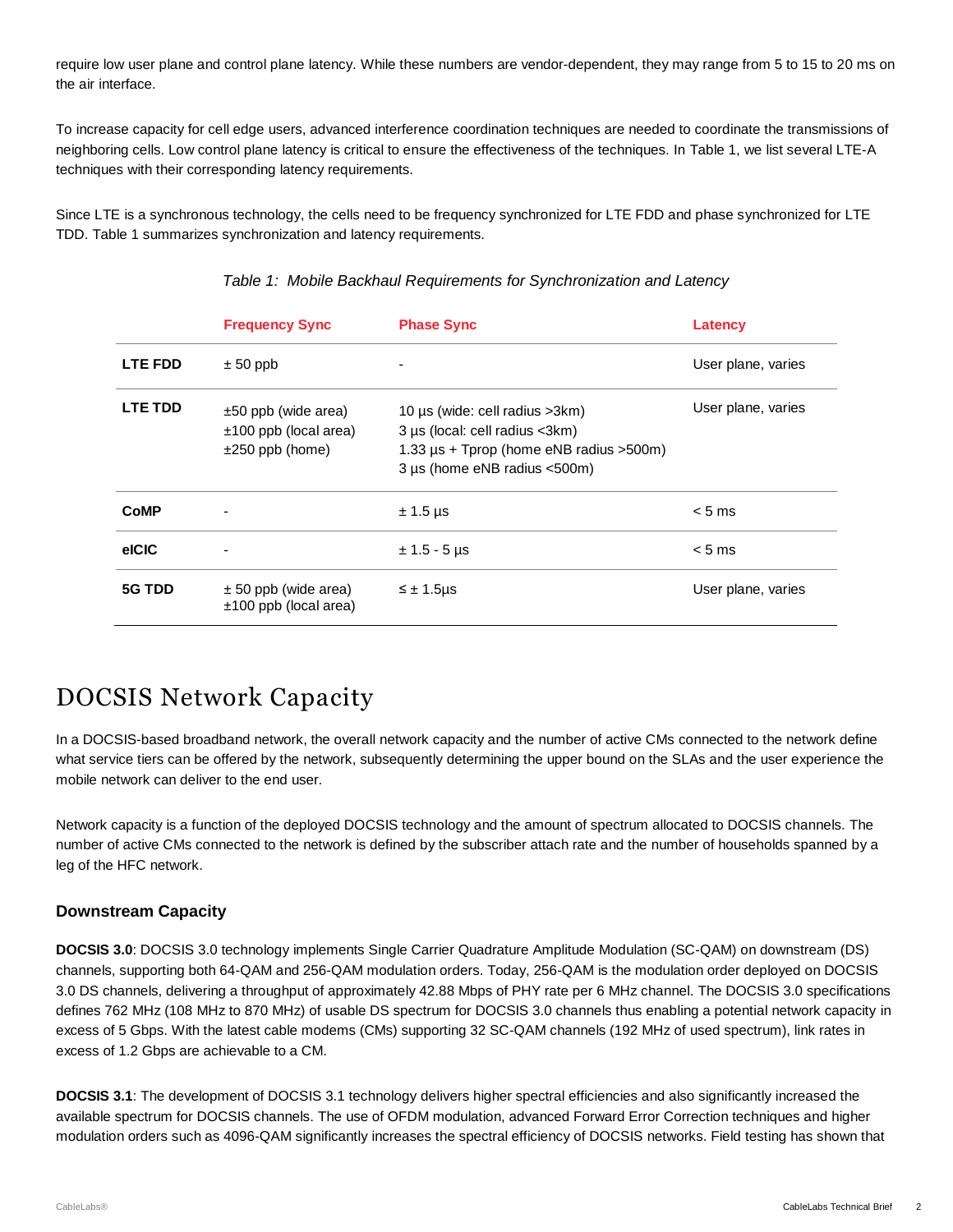4096-QAM, 2048-QAM and 1024-QAM modulation orders can be deployed across most of the network footprint, thus increasing spectral efficiency by nearly 50% in comparison to DOCSIS 3.0 networks. For example, 192 MHz of DOCSIS 3.1 channels can potentially deliver a throughput of nearly 1.9 Gbps. Additionally, the DOCSIS 3.1 specification also increases the usable DS spectrum to 1110 MHz (108 MHz to 1218 MHz) and optionally by up to 1686 MHz (108 MHz to 1794 MHz). A DOCSIS 3.1-compliant CM supports 2 DOCSIS 3.1 channels (192 MHz each) and 32 DOCSIS 3.0 channels, thus supporting a link rate in excess of 5 Gbps.

With the higher spectral efficiency and increased supported spectrum for DS channels, a DOCSIS 3.1 system can potentially provide 2x the capacity of a DOCSIS 3.0 network (3x the capacity if using the optional spectrum up to 1794 MHz).

#### **Upstream Capacity**

**DOCSIS 3.0**: DOCSIS 3.0 specification implements Time Division Multiple Access (TDMA) on the upstream channels, supporting modulation orders up to 64-QAM, delivering a throughput of approximately 30.72 Mbps of PHY rate per 6.4 MHz channel. The DOCSIS 3.0 specifications also support lower modulation orders and narrower channel widths to maximize the use of the available upstream (US) spectrum. DOCSIS 3.0 technology enables two upstream bands, 5 to 42 MHz and 5 to 85 MHz, thus supporting upstream bandwidths of 37 MHz or 80 MHz. Although the upstream bands start at 5 MHz, networks typically deploy upstream channels starting at around 15 MHz to avoid ingress noise in the lower part of the band. Subsequently, the available upstream capacity is approximately 135 Mbps (for 42 MHz networks) and 340 Mbps (for 85 MHz networks). The upstream capacity can be further increased by using the spectrum below 14 MHz and using the smaller channelization and lower modulation orders. With DOCSIS 3.1 CMs supporting up to 8 upstream channels, link rates of approximately 245 Mbps are achievable to a CM.

**DOCSIS 3.1**: Similar to the downstream (DS) channels, DOCSIS 3.1 technology delivers higher spectral efficiencies and also significantly increases the available spectrum for US DOCSIS channels.

The US orthogonal frequency-division multiple access (OFDMA) DOCSIS 3.1 channels support higher modulation orders such as 1024- QAM, and also increases the available US spectrum by enabling additional US spectrum, supporting 5 to 108 MHz and 5 to 204 MHz bands in addition to the legacy US bands.

The higher efficiencies of DOCSIS 3.1 networks significantly increases upstream capacities, enabling capacities up to 700 Mbps in a 5 to 85 MHz network and up to 1.5 Gbps in a 5 to 204 MHz network.

#### **Full Duplex DOCSIS**

Full Duplex (FDX) DOCSIS 3.1 technology extends the upstream capacity of DOCSIS 3.1 networks by enabling FDX communications in the 108 to 684 MHz spectrum. Thus, the spectrum that was traditionally used for DS communication only can now be simultaneously used for US communication as well. By enabling FDX communication in this band, the usable US spectrum is increased by 576 MHz, which previously has been limited to the 5 to 42 MHz, 5 to 85 MHz, 5 to 108 MHz or 5 to 204 MHz bands. With most networks using the 5 to 42 MHz or 5 to 85 MHz bands for US communication, this increases the available upstream spectrum by 16x (in the 5 to 42 MHz band case) and 8x (in the 5 to 108 MHz band case). The FDX spectrum is dedicated to DOCSIS 3.1 channels only, thus leveraging the higher efficiencies of the DOCSIS 3.1 technology, and enabling network upstream capacities of approximately 5 Gbps, which in turn enables the delivery of symmetric multi-Gbps service tiers over the HFC network.

#### **Network Migration towards Fiber Deep Architecture**

The HFC network architecture is typically described by the number of amplifiers that live between the node and the last house on the coaxial span. For example, if there are 4 amplifiers on the span, then the network is referred to as an N+4 network. A passive network architecture (no amplifiers) is referred to as an N+0 network.

Driving the fiber deeper into the network has many advantages. By eliminating amplifiers, another source of noise is removed from the network and thus the RF signal quality is improved, enabling the network to deliver higher modulation orders to a larger footprint and increasing the overall network capacity. Additionally, the number of houses connected to the same coaxial span is reduced, and thus there are fewer CMs competing for the shared medium and having access to a larger portion of the shared spectrum. As an example,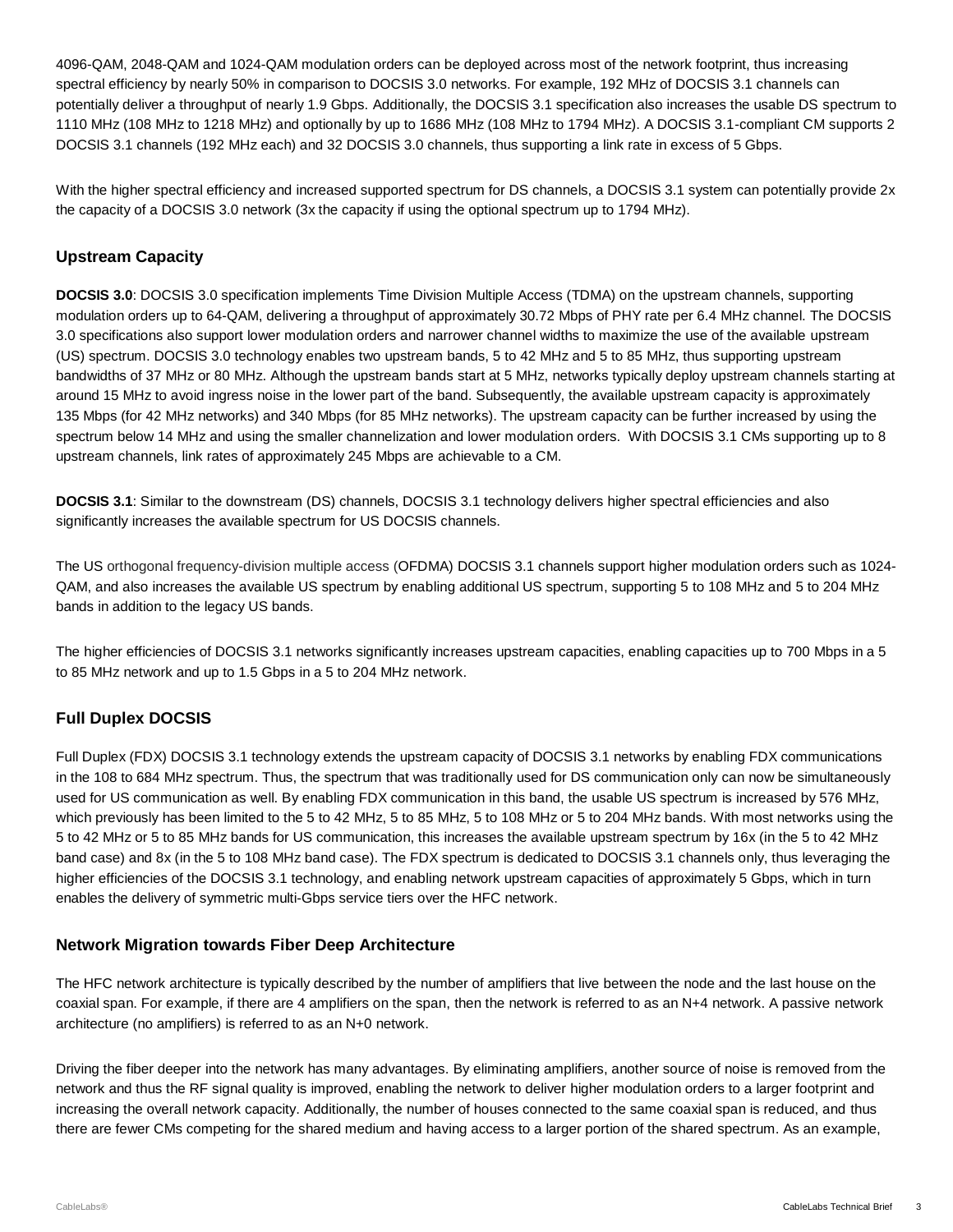an N+4 network would have 5 coaxial spans, and if we assume each coaxial span has 50 connected homes, then there are 250 homes sharing the medium. By driving fiber deeper, for example to an N+1 architecture, then there are only 100 homes sharing the medium, and thus now each CM has access to 2.5x the capacity of a CM connected to a N+4 network. This is not taking into account the potential increase of the overall network capacity due to the use of higher modulation orders.

### DOCSIS Network Latency

Advanced interference coordination techniques in mobile technologies such as coordinated multipoint (CoMP) require 5 ms of X2 interface (eNB-eNB interface) latency to realize significant gain. Furthermore, most of 5G applications require 10 ms user-to-core latency, with some ultra-low latency applications requiring 1 ms latency. These requirements may be difficult to meet with DOCSIS networks today that have not been latency optimized.

#### **DOCSIS Today**

In the downstream, DOCSIS can generally achieve 1 ms of latency. On the upstream, DOCSIS specifies several types of scheduling services including best effort (BE), real-time polling service (RTPS), and unsolicited grant service (UGS). Most upstream data is transmitted with BE service. Best effort scheduling follows a request-grant-data loop as shown in Fig. 1. The requests are sent in the contention regions which the CMTS schedules regularly.



*Figure 1 – DOCSIS REQ-GNT-data loop for BE or RTPS scheduling service*

<span id="page-3-0"></span>RTPS was designed to support real-time data flows that generate variable size packets periodically where the CMTS provides unicast request opportunities periodically.

As shown in [Figure 1,](#page-3-0) after the CM detects data arrival and formulates a bandwidth request (REQ), it waits either for a contention region or for a polling opportunity to transmit the REQ, depending on the scheduling service for which the traffic is configured.

The CMTS scheduler typically processes REQs every 2 ms and generates a MAP that describes 2 ms worth of grant allocations. Since the CMTS sends at least one MAP in advance of that MAP's allocation start time, the shortest REQ-GNT cycle on DOCSIS is theoretically 4 ms. Additionally, the CM and the CMTS each need processing and lead time, typically 0.5 ms on each device. So, the practical minimum DOCSIS upstream latency is about 5 ms.

The average latency is expected to be higher due to the random arrivals of data and therefore, REQs, as well as the scheduling of contention regions. Higher network loading may also result in collision of the REQs, which triggers a truncated exponential backoff that will further increase latency. The average DOCSIS upstream latency for best effort traffic has been measured to be 11 - 15 ms with the potential of a significantly higher maximum latency up to 50 ms under medium to heavy channel utilization.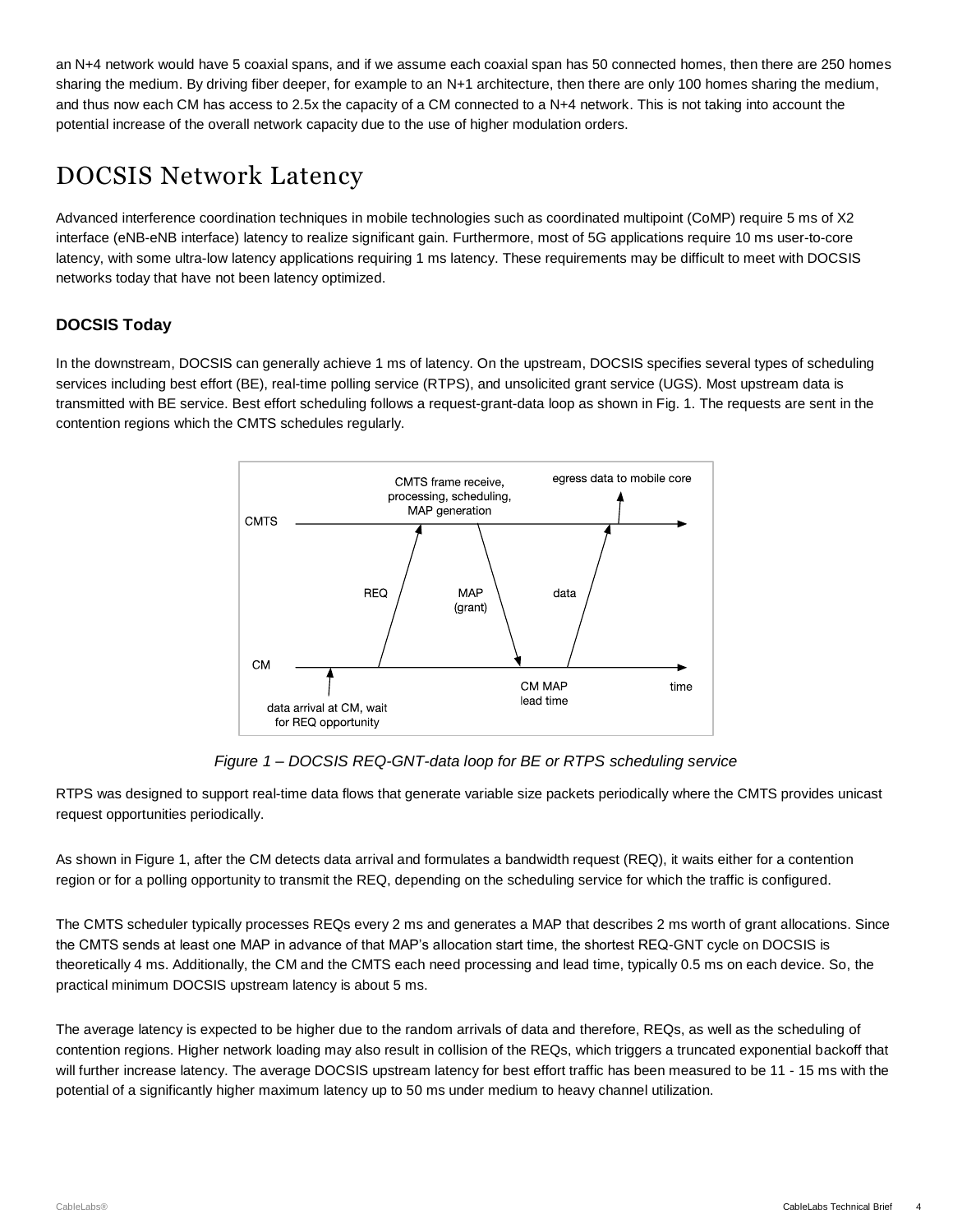Lastly, UGS was designed to support real-time data flows, such as VoIP, that periodically generate fixed size packets. The CMTS provides fixed-size grants of bandwidth on a periodic basis. The CM utilizes the periodic grants to transmit data directly without sending REQs. UGS cannot be used to efficiently backhaul bursty mobile traffic.

#### **Low Latency Mobile Backhaul**

Current LTE-DOCSIS systems have cumulative latency as shown in the upper diagram of [Figure 2.](#page-4-0) Since LTE uplink channel access works in a similar way as DOCSIS access, the operations of the two systems may be pipelined rather than working in serial. With pipelining, the DOCSIS request-schedule-grant loop can be started earlier and in parallel with the LTE request-schedule-grant loop, leading to much lower latency, as shown in the lower diagram of [Figure 2.](#page-4-0) This is accomplished by treating the LTE and DOCSIS systems as one pipelined system rather than the two independent systems they are today. A "bandwidth report (BWR)" message is sent from the LTE scheduler to the DOCSIS scheduler that includes the amount of bytes the LTE schedule expects at a precise time in the future.





<span id="page-4-0"></span>With pipelining, DOCSIS technologies can theoretically achieve an effective latency of 0 ms. In practice, engineering margin needs to be built in to allow for small errors resulting from synchronization, etc. Even so, the DOCSIS latency has been measured to be in the 1 -2 ms range with pipelining (see [Figure 3\)](#page-4-1).



<span id="page-4-1"></span>*Figure 3 – DOCSIS latency with and without pipelining*

As 5G New Radio (NR) continues to use dynamic granting for majority of channel access, the pipelining method is extensible and futureproof for majority of 5G applications. Pipelining can enable 5G low latency applications such as ultra-reliable low latency communications (URLLC) by serving as a real-time error connection mechanism when combined with DOCSIS predictive granting.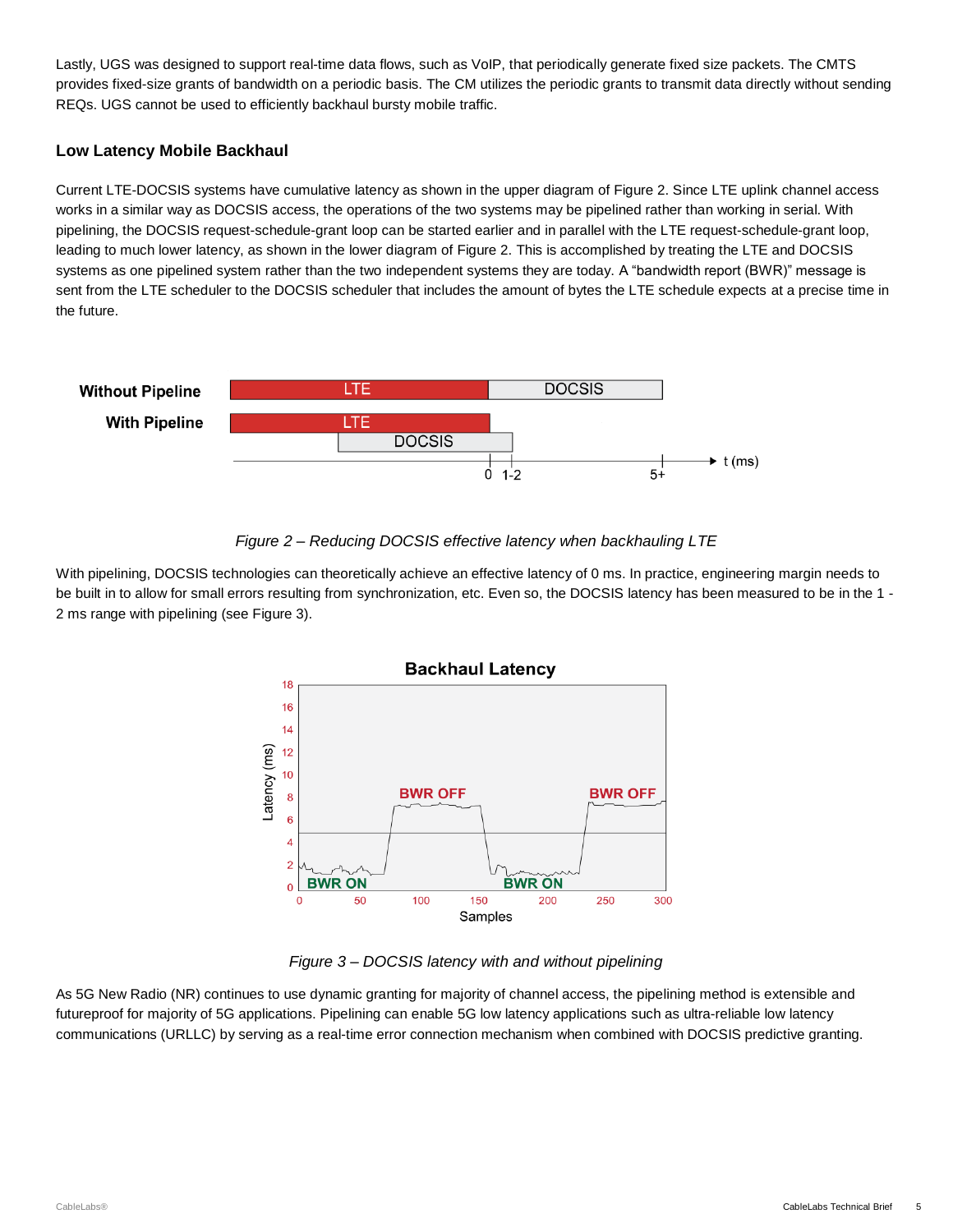# Timing and Synchronization

The ITU-T standardizes a set of recommendations on carrying IEEE-1588 timing from a grandmaster clock to a mobile base station over a chain of Ethernet equipment. With DOCSIS performing backhaul for the base station, the DOCSIS Technologies for Mobile Backhaul Specification defines a DOCSIS interworking function (IWF) that translates Precision Time Protocol (PTP) timing to DOCSIS timing and vice versa. This allows the DOCSIS-based timing distribution chain to fit into the standard ITU-T synchronization framework.

DOCSIS IWF supports 3 synchronization approaches for mobile backhaul:

- Full timing support networks distributing phase synchronization: the network is comprised exclusively of network elements that support IEEE-1588 protocol operation. See [Figure 4](#page-5-0) for an end-to-end view.
- Partial timing support network distributing phase synchronization: the network may include network elements that are not IEEE-1588 aware.
- Physical layer timing support network distributing frequency synchronization: the network supports Synchronous Ethernet (SyncE), and the end application only requires a layer 1 clock.



*Figure 4 – Full timing support network for phase sync*

<span id="page-5-0"></span>The asymmetry of the HFC plant poses challenges to carry precision frequency and timing services over DOCSIS networks for mobile backhaul. The DOCSIS Timing Protocol (DTP) was introduced in the DOCSIS 3.1 specifications and allows for the passing of IEEE-1588 timing over the DOCSIS network with no jitter from network buffering. DTP is used to work out network asymmetry by providing two basic services:

- 1. A hardware path for a timestamp
- 2. A signaling path that determines the downstream timing offset which is used as a correction factor for PTP

To support the addition of a DOCSIS network in the timing distribution chain, a portion of the time error budget from the Ethernet portion of the overall timing distribution network is reallocated to the DOCSIS part of the network. The DOCSIS Technologies for Mobile Backhaul Specification specifies a set of time error budgeting requirements on the DOCSIS equipment, such that the  $\pm$  1.5 µs of grandmaster-to-end applications is met.

# Other Considerations

In addition to the technical capabilities of DOCSIS technologies in meeting the mobile backhaul requirements, other factors are also critical: namely reliability, location and power.

DOCSIS technologies have built-in Proactive Network Maintenance (PNM) capabilities that enable a cable operator to remotely monitor the HFC network. With these capabilities, a cable network operator is able to detect, identify and locate network impairments before